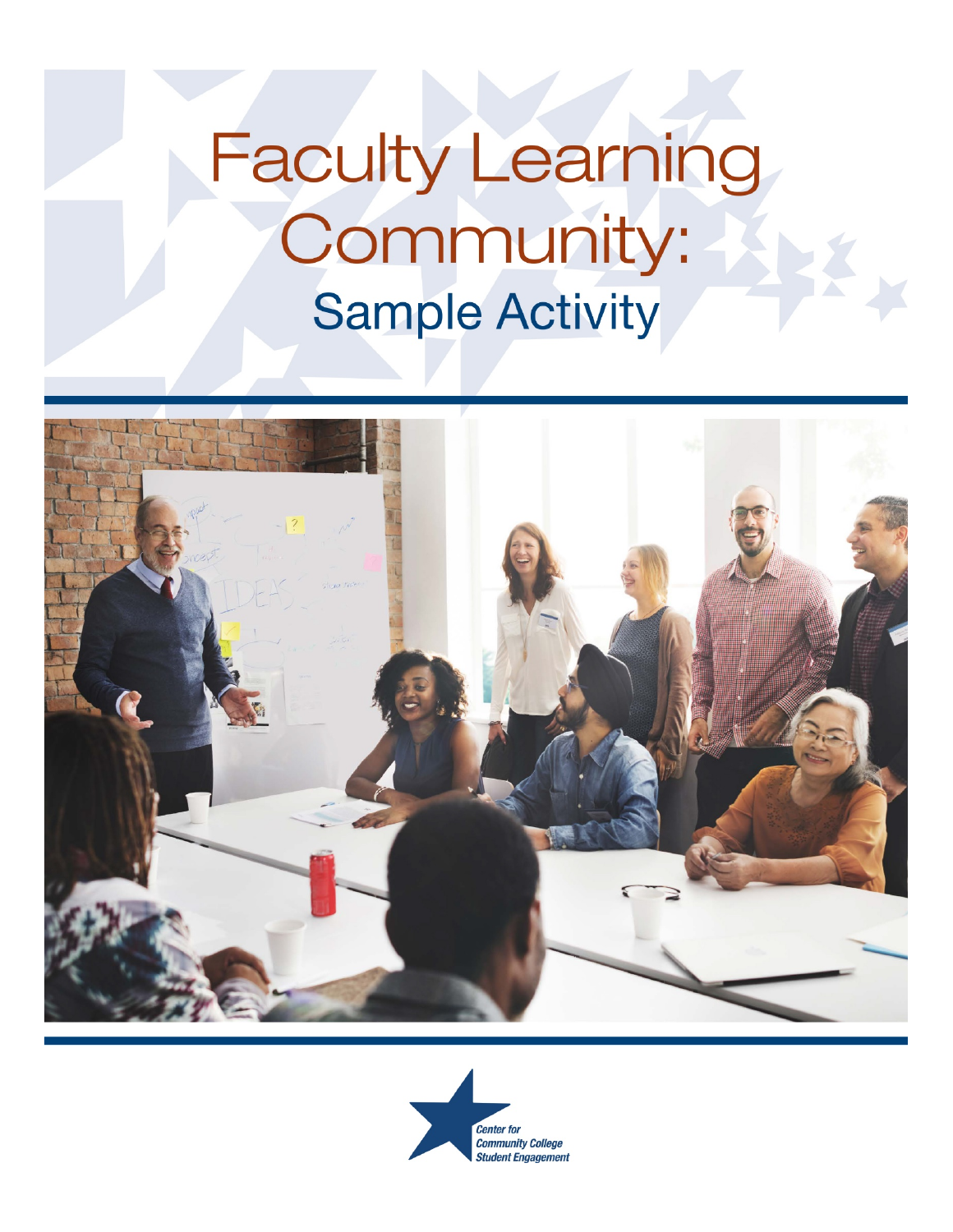# **Faculty Learning Community: Sample Activity**

This activity is designed for a community of part- and full-time faculty learners interested in teaching and learning within a guided pathways framework. The learning community should be composed of faculty members teaching in the same discipline.

This is a multi-step activity that will take place over three weeks. There will be two inperson group meetings, along with individual work in between the two face-to-face meetings. For the face-to-face meetings, there should be a moderator present who is familiar with the work of guided pathways and the Center for Community College Student Engagement's *Ensure Students Are Learning* website.

All time frames are suggestions. Actual times are up to the moderator's discretion based on the size of the faculty learning community. The moderator should also build in appropriate break times for the face-to-face sessions.

The goals of the activity are for the members of the learning community to

- gain a better understanding of teaching and learning within a guided pathways framework,
- review and use the Narratives Search tool on the *Ensure Students Are Learning* website,
- develop a teaching practice to use in one of their courses based on one of the practices described in the narratives, and
- share their insights and ideas with fellow members of the learning community.

## **Week One, Group Session (one day)**

#### **Step One:**

The moderator should lead the members of the learning community through a review of the *Ensure Students Are Learning* website and facilitate a discussion about what guided pathways is and what teaching and learning means within a guided pathways framework.

The [framework page](https://cccse.org/ESAL/framework) of the *Ensure Students Are Learning* website includes a comprehensive overview of guided pathways and how instruction fits within it. A visual "placemat" of the guided pathways implementation process is also available on this page and can be downloaded, printed, and distributed to the learning community members.

# *[30 minutes]*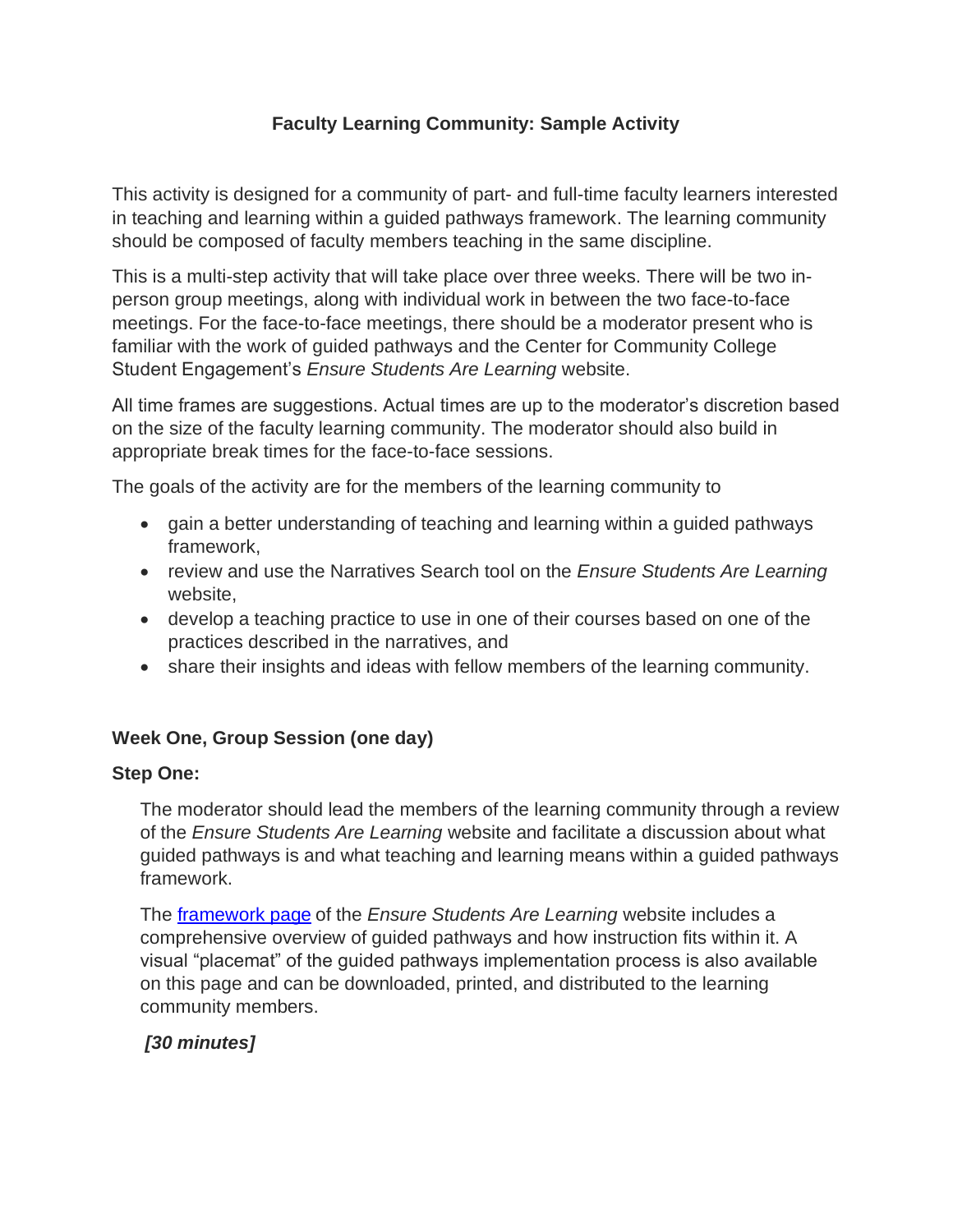#### **Step Two:**

The moderator should lead the members of the learning community through a review of the [definitions](https://cccse.org/ESAL/search/codes) of the *Ensure Students Are Learning* practices that can be used to enrich and assess student learning:

- a. Applied Learning Experiences
- b. Assessment of Student Learning
- c. Equity-Minded, Asset-Based Teaching
- d. High-Impact Teaching Practices
	- Alert and intervention
	- Tutoring
	- Supplemental instruction
	- Writing intensity
	- Collaborative assignments and projects
	- Research experience
	- ePortfolios
	- Service learning
	- Internships
	- Capstone projects
- e. Student Engagement

## *[30 minutes]*

#### **Step Three:**

The members of the learning community should break into pairs. The moderator should provide each pair with the following questions to discuss with one another:

- Based on your teaching experience, what would you add to these definitions?
- How do you assess student learning in the ways described in the *assessment of student learning* definition?
- How do you incorporate applied learning experiences into your classroom? Is this challenging for your discipline?
- How do you teach from an equity-minded, asset-based approach?
- Which of the high-impact teaching practices do you most often employ in the classroom? Why?
- In your discipline, which of the high-impact practices do you think are the most challenging to employ? Why?
- Which of the high-impact teaching practices do you find the most effective in increasing student success?
- How do you actively work to engage students?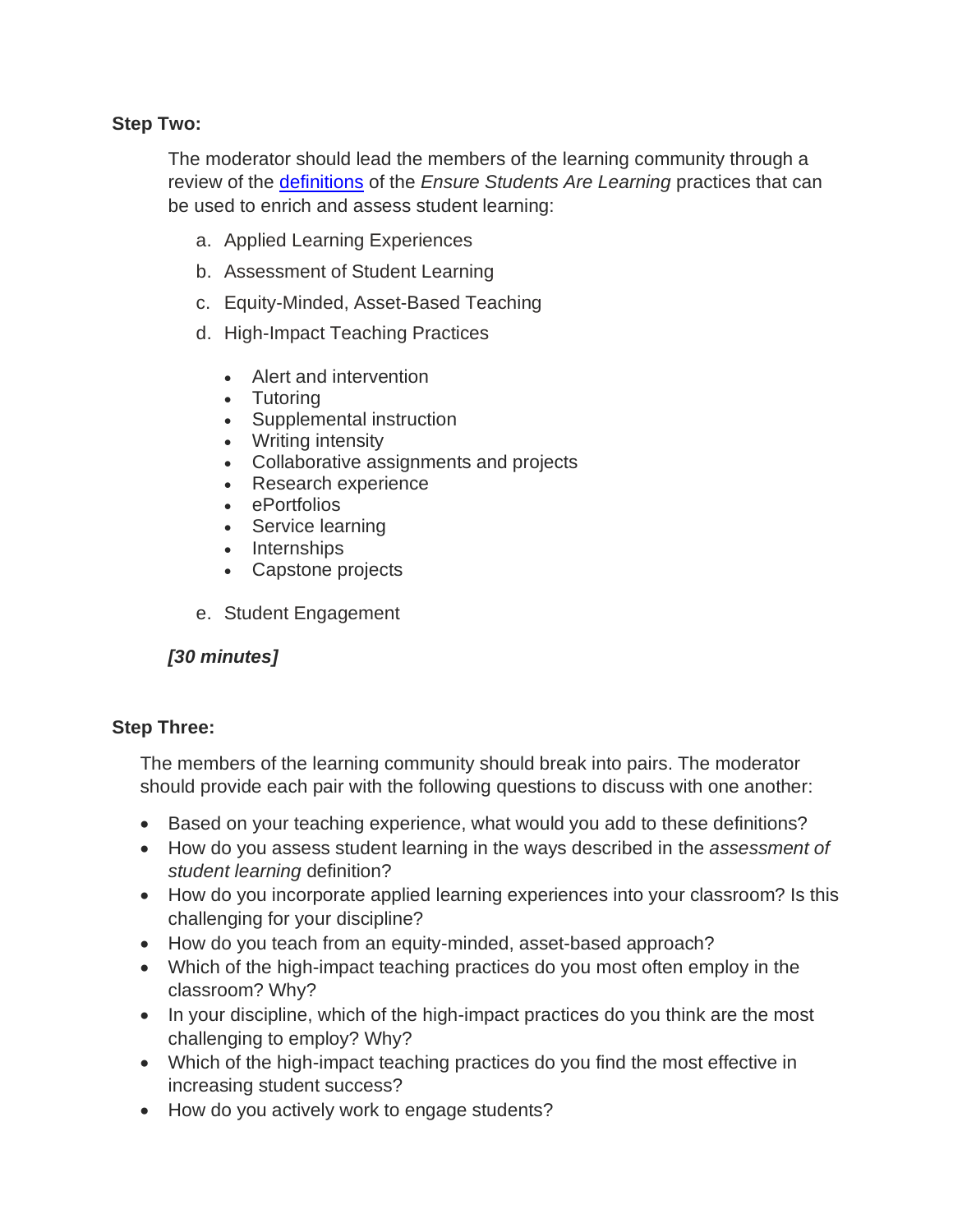## *[45 minutes]*

#### **Step Four:**

After the discussions in pairs, the moderator should lead a report-out about the discussion questions with the larger group.

## *[60 minutes]*

#### **Step Five:**

In preparation for the homework activity to be completed the following week, the moderator should walk the learning community members through [this page](https://cccse.org/ESAL/search) of the *Ensure Students Are Learning* website.

## *[15 minutes]*

#### **Week Two, Individual Homework**

*[The moderator should provide a specific deadline during this week for the members of the group to select two narratives and send them to their colleagues.]*

#### **Step One:**

Members of the learning community should individually sort the Narratives on this [page](https://cccse.org/ESAL/search) by the *Ensure Students Are Learning* practices in which they are most interested. They should select two narratives that they think they could adapt and use in their courses. It does not matter if the narratives they pick are based on practices in other disciplines.

#### **Step Two:**

Members should electronically share the narratives they have selected with one another. It is fine if some members select the same narratives. All members of the learning community should read the narratives their colleagues have sent them.

## **Week Three, Group Session (one day)**

#### **Step One:**

The members of the learning community should return to their pairs from Week One. Each person should explain to their partner why they chose the two narratives they did and how they would adapt the described teaching practices to their discipline (if the narratives are from a different discipline) and, specifically, to